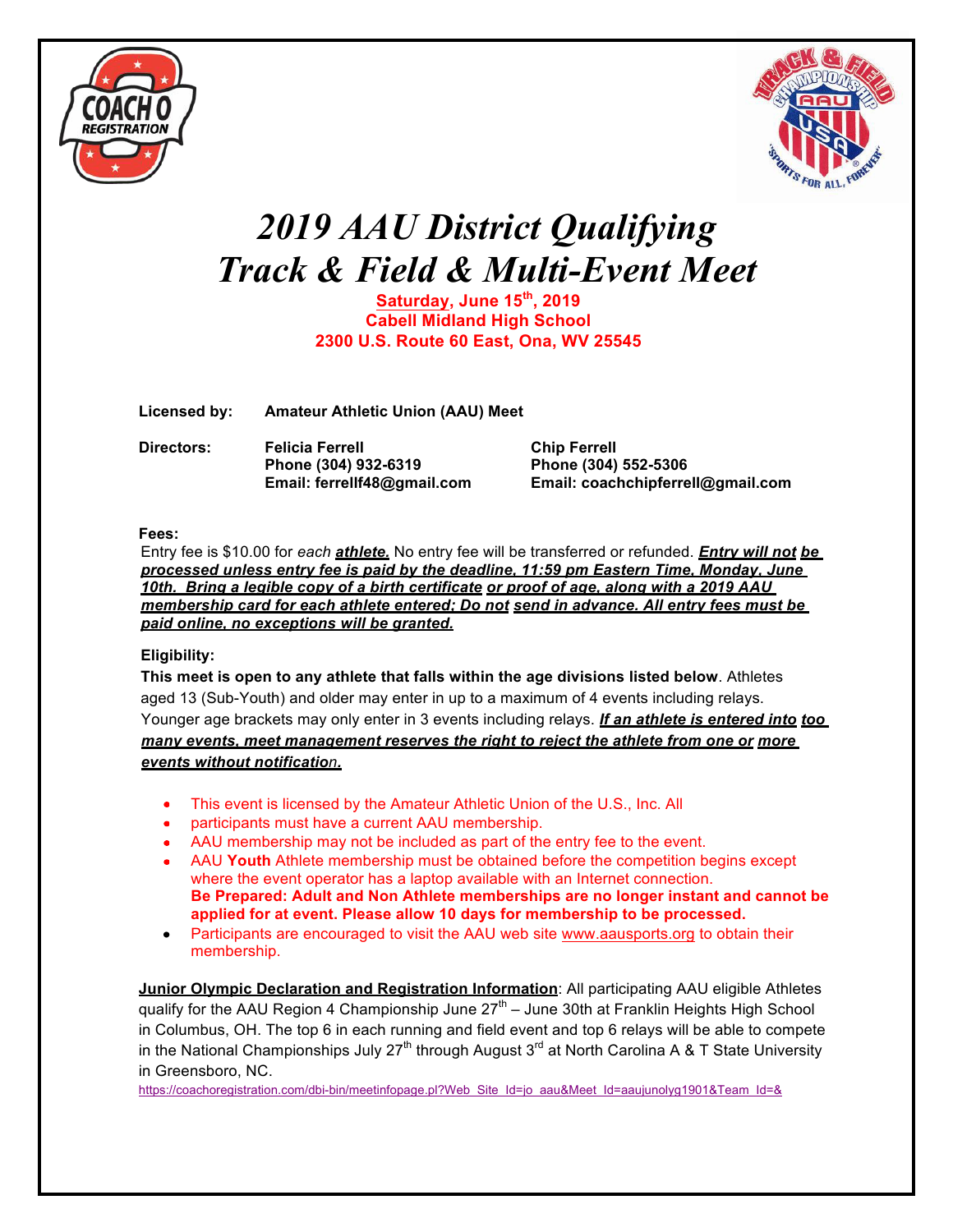## **2019 AAU District Qualifying Track & Field & Multi-Event Meet**

#### **Saturday, June 15th, 2019 Cabell Midland High School 2300 U.S. Route 60 East, Ona, WV 25545 9:00 AM**

#### **Age Divisions:**

Age divisions are determined by year of birth. Listed below are the events that will take place in each age division. The Young Men's/Women's division athletes born in 2000 must turn 19 after 08/03/2019, the final day of the national meet (07/27/2019- 08/03/2019, North Carolina A&T University, Greensboro NC).

|                                 | $\theta$<br>0 | 2<br>$\overline{0}$<br>$\theta$ | $\theta$<br>$\theta$ | 8<br>$\theta$<br>$\theta$ |              | $\theta$<br>$\theta$<br>$\theta$ | 5<br>$\Omega$<br>$\theta$<br>R | 3<br>$\theta$<br>$\theta$<br>$\theta$<br>R | $\theta$<br>$\theta$<br>$\theta$<br>S | $\theta$<br>H. | $\theta$<br>Н | $\theta$<br>H <sub>l</sub> | 2<br>$\theta$<br>$\theta$<br>H | $\theta$<br>$\Omega$<br>H | J            |              | T           | T            | S<br>P       | Н<br>J | P<br>V       | 4<br>X<br>0  | 4<br>X<br>4<br>$\mathbf{0}$ | 4<br>X<br>8<br>$\theta$ | M<br>U<br>L  |
|---------------------------------|---------------|---------------------------------|----------------------|---------------------------|--------------|----------------------------------|--------------------------------|--------------------------------------------|---------------------------------------|----------------|---------------|----------------------------|--------------------------------|---------------------------|--------------|--------------|-------------|--------------|--------------|--------|--------------|--------------|-----------------------------|-------------------------|--------------|
| <b>Age Divisions</b>            |               |                                 |                      |                           |              |                                  | W                              | W                                          | t<br>$\sqrt{ }$                       |                |               |                            |                                |                           |              |              |             |              |              |        |              | 0            | $\theta$                    | $\Omega$                | T            |
| Primary (2011 & Younger)        | X             | X                               | X                    | X                         |              |                                  |                                |                                            |                                       |                |               |                            |                                |                           | X            |              |             |              | X            |        |              | X            | X                           |                         |              |
| Sub-Bantam (2010)               | $\mathbf X$   | X                               | $\mathbf X$          | X                         | $\mathbf{X}$ |                                  | X                              |                                            |                                       |                |               |                            |                                |                           | X            |              |             |              | X            | X      |              | X            | $\mathbf{X}$                |                         | X            |
|                                 |               |                                 |                      |                           |              |                                  |                                |                                            |                                       |                |               |                            |                                |                           |              |              |             |              |              |        |              |              |                             |                         |              |
| <b>Bantam (2009)</b>            | X             | X                               | $\mathbf{X}$         | X                         | $\mathbf{X}$ |                                  | X                              |                                            |                                       |                |               |                            |                                |                           | X            |              |             |              | $\mathbf X$  | X      |              | $\mathbf{X}$ | X                           |                         | X            |
| Sub-Midget (2008)               | X             | X                               | $\mathbf{X}$         | X                         | $\mathbf{X}$ | $\mathbf{X}$                     | $\mathbf{X}$                   |                                            |                                       | $\mathbf x$    |               |                            |                                |                           | $\mathbf{X}$ |              |             | X            | $\mathbf{X}$ | X      |              | $\mathbf{X}$ | X                           |                         | X            |
| <b>Midget (2007)</b>            | X             | $\mathbf{X}$                    | X                    | X                         | $\mathbf{X}$ | $\mathbf{X}$                     | $\mathbf{X}$                   |                                            |                                       | $\mathbf x$    |               |                            |                                |                           | $\mathbf{X}$ |              |             | $\mathbf{X}$ | $\mathbf{X}$ | X      |              | $\mathbf{X}$ | $\mathbf{X}$                | $\mathbf{X}$            | $\mathbf{X}$ |
| <b>Sub-Youth (2006)</b>         | X             | X                               | $\mathbf X$          | X                         | $\mathbf{X}$ | X                                |                                | $\mathbf X$                                |                                       |                | $\mathbf{X}$  |                            | $\mathbf X$                    |                           | X            | $\mathbf{X}$ | $\mathbf X$ | X            | $\mathbf X$  | X      | $\mathbf{X}$ | X            | X                           | $\mathbf{X}$            | X            |
| <b>Youth (2005)</b>             | $\mathbf X$   | X                               | $\mathbf{X}$         | X                         | $\mathbf{X}$ | $\mathbf{X}$                     |                                | $\mathbf X$                                |                                       |                | $\mathbf{X}$  |                            | $\mathbf X$                    |                           | $\mathbf x$  | $\mathbf{X}$ | X           | X            | $\mathbf X$  | X      | $\mathbf{X}$ | X            | X                           | $\mathbf{X}$            | $\mathbf X$  |
| <b>Intermediate (2003-2004)</b> | X             | X                               | X                    | X                         | $\mathbf{X}$ | $\mathbf{X}$                     |                                | X                                          | X                                     |                | $\mathbf G$   | B                          |                                | $\mathbf X$               | X            | $\mathbf{X}$ | X           | X            | $\mathbf{X}$ | X      | $\mathbf{X}$ | X            | X                           | $\mathbf{X}$            | $\mathbf{X}$ |

### **Entry Process:**

#### **Teams must be AAU registered teams:**

All teams and unattached athletes must utilize the www.CoachO.com online entry process to permit a very efficient registration process that is easy to use. Athletes can be entered until 11:59 pm Eastern Time, Monday, June 10th.. You must pay for your entries with a credit card online or an e-check, or your entries will not be accepted. Immediately after registering online, individuals and teams will receive a receipt from the website, which will produce a list of all athletes registered for the meet. This receipt should be used as your transcript of your meet entries. If your athletes do not appear on the confirmation, they are not registered for the meet. Please take care of these issues prior to arriving at the meet, if at all possible.

#### **Check-In Requirements:**

Be sure to bring birth certificates and AAU cards with when you pick up numbers.

#### **Awards:**

In individual and relay events, medals will be awarded to participants who finish  $1^{st}$  -  $6^{th}$  place.

#### **Facility:**

The track is an 8-lane all-weather surface. Only  $\frac{1}{4}$  or smaller pyramid spikes are allowed. Fully Automatic Timing & results will be done by Kanawha Valley Track & Field Officials Association and WV USA Track & Field using Finishlynx Cameras interfaced with Hy-Tek Meet Manager. No smoking, radios, glass containers, or alcoholic beverages are allowed in the facility.

#### **Refreshments:**

A Full Service Concession Stand and a hospitality area for officials are provided.

#### **Equipment:**

The meet management will provide starting blocks, batons, and throwing implements. There is no need to bring personal implements with you. Those who desire to utilize personal implements must obtain certification from the weights and measures meet official prior to competition, including pole vault poles. If personal implements are used, they will not be released until the end of the competition for that age group.